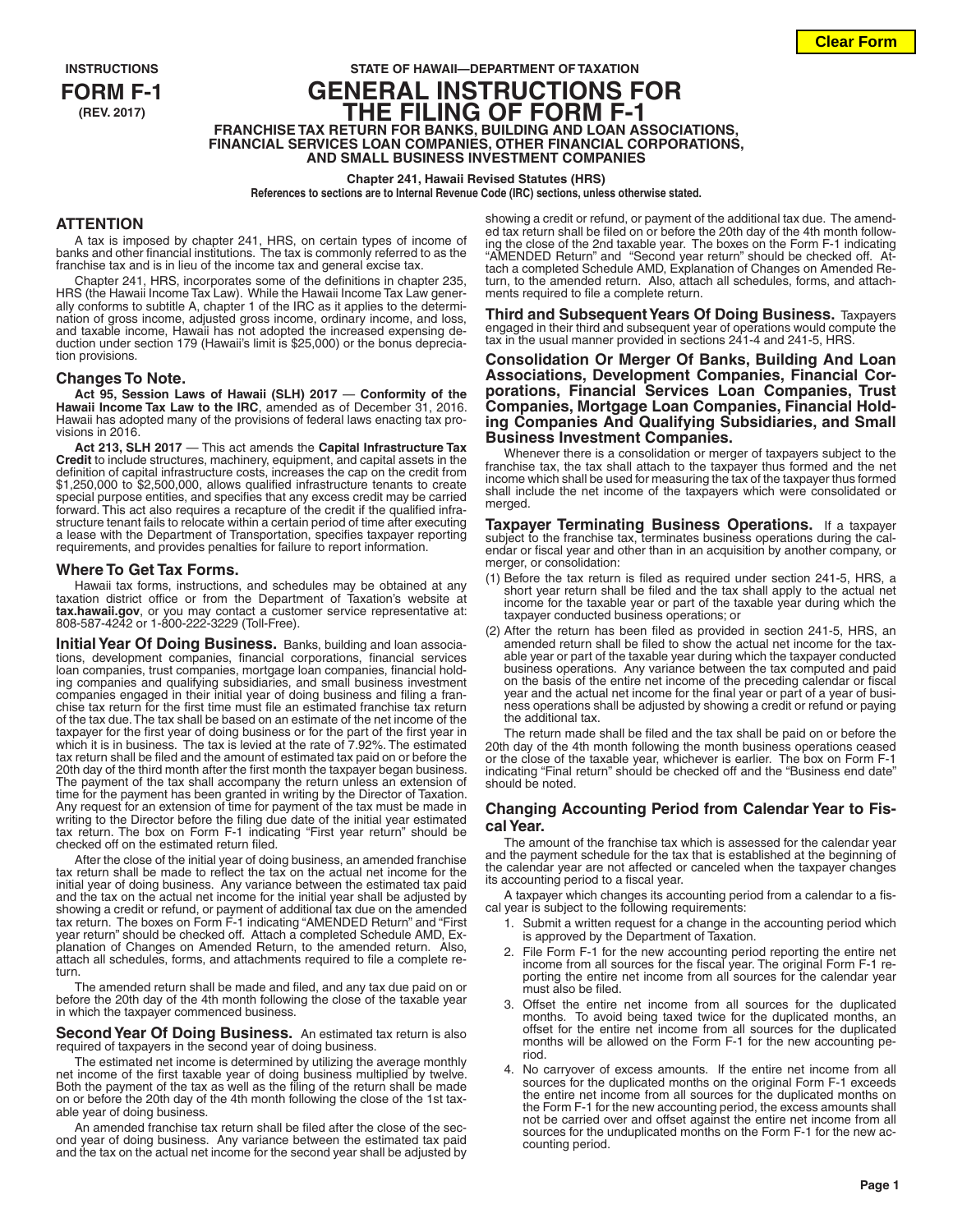# **Change of Address Check Box**

If your mailing address has changed, you must notify the Department of the change by checking the "Change of Address" box. Failure to do so may prevent your address from being updated, any refund due to you from being delivered (the U.S. Postal Service is not permitted to forward your State refund check), and delay important notices or correspondence to you regarding your return. To notify the Department of your new address, you can also complete Form ITPS-COA, Change of Address Form, or log in to your Hawaii Tax Online account at **hitax.hawaii.gov**.

# **I. Who Must File Form F-1 and Pay the Franchise Tax.**

- (a) Every national banking association located in the State of Hawaii.
- (b) Every bank organized under the laws of the State.
- (c) Every corporation doing a banking business within the State under the authority of chapter 412, HRS.
- (d) Every foreign bank doing business in the State under the authority of chapter 412, HRS.
- (e) Every federal savings and loan association located in the State.
- (f) Every building and loan association subject to the provisions of chapter 412, HRS.
- (g) Every financial services loan company subject to the provisions of chapter 412, HRS.
- (h) Every financial holding company registered under the Federal Bank Holding Act of 1956, or registered as a savings and loan holding company under the Home Owners' Loan Act of 1933.
- Every mortgage loan originator company licensed under chapter 454F, HRS.
- (j) Every subsidiary corporation doing business in Hawaii engaged in activities set forth in Title 12 of the Code of Federal Regulations, sections 225.22 and 225.25 or sections 584.2-1 and 584.2-2, and whose voting stock is more than eighty percent owned by a financial holding company, bank, building and loan association, financial services loan company, financial corporation, or trust company.
- (k) Every trust company authorized to conduct business as a trust company under chapter 406, HRS.
- (l) Every corporation, domestic or foreign, which is a financial corporation (1) within the meaning of section 5219 of the Revised Statutes of the United States, as amended (12 U.S.C. 548), or other similar law, or (2) an interbank broker (effective 7/1/90), doing business in the State and not subject to the taxes imposed by chapters 237 and 235, HRS, or not subject to one of these taxes. However, an insurance company which pays the tax on premiums imposed by chapter 431, HRS, is excluded.
- (m)Every small business investment company approved by the federal Small Business Administration and issued a license to operate under the provisions of the federal Small Business Investment Act of 1958, as amended.
- (n) Every development company approved by the federal Small Business Administration to operate under the provisions of Title V of the federal Small Business Investment Act of 1958, Public Law 699, as amended.

### **II. "Income Year," Chapter 241, HRS, References, Explained.**

- (a) The income year is the year the income of which is the measure of the tax for the franchise tax year involved. For all years except the first, second, and final year of business, the income year is the preceding calendar year, or in the case of a taxpayer operating on a fiscal year basis, the preceding fiscal year.
- (b) Whenever reference is made to chapter 235, HRS, known as the Hawaii Income Tax Law, the provisions that are to be followed are those that are applicable for income tax purposes to income derived or received on and after the date the franchise tax is imposed. For example, to determine the franchise tax imposed as of January 1, 2018, the governing provisions of chapter 235, HRS, are those applicable to the income derived or received on or after January 1, 2018.

# **III. Rate and Measure of Tax.**

The rate of the franchise tax is 7.92% and is measured by the entire net income from all sources of the income year, as explained in Instruction II.

### **IV. Determination of Entire Net Income From All Sources For The Income Year.**

- (a) The "entire net income from all sources" for the income year is determined in the same manner as "taxable income" under the IRC of 1986, as amended, and as further amended by the Hawaii Legislature except as otherwise provided in chapter 235 or chapter 241, HRS. These instructions set forth the adjustments to be made to Internal Revenue Code taxable income as determined before the net operating loss deduction.
- (b) The expression "entire net income from all sources" is used to signify the inclusion in the measure of the franchise tax of net income that would be excluded if the tax were imposed on the net income itself, such as interest on obligations of the United States. The law requires that all items constituting "income" be included in gross income in computing net income as the measure of the franchise tax imposed by chapter 241, HRS, even though if the tax were imposed on the net income itself the item would not be subject to taxation by the State under the Constitution

and laws of the United States or would be excluded by section 235-7(a) (5), HRS, relating to exempt payments made by the United States or the State, or by section 235-7(a)(7), HRS, relating to income expressly exempted by laws of the State other than the Hawaii Income Tax Law itself. However, as shown by Instruction VIII, the exemption allowed by Act 241, SLH 1957, does apply in computing the measure of the franchise tax imposed by chapter 241, HRS.

- (c) While the adjustments to be made in determining the entire net income from all sources for the income year are explained in the instructions that follow, these instructions necessarily are general. They do not purport to set forth each and every adjustment that is to be made. Specific questions should be submitted in writing for a ruling.
- (d) Section 235-92, HRS, is operative for chapter 241, HRS. The filing of a consolidated franchise tax return is allowed for a bank, building and loan association, financial corporation, financial services loan company, small business investment company, development company, mortgage loan company, trust company, or financial holding company and its subsidiaries, as defined in section 241-1, HRS.

# **V. Sources Within and Without the State.**

Pursuant to sections 235-7(e)(2), 235-21 to 235-39, and 241-4(b)(2), HRS:

- (1) Any financial institution having income from business activity which is taxable both within and without this State shall allocate and apportion its net income by the use of the apportionment of business income allocation provisions of the Uniform Division of Income for Tax Purposes Act (UD-ITPA). Nonbusiness income shall be allocated pursuant to the provisions of part II of chapter 235, HRS. Business income shall be apportioned to this State by multiplying the income by a fraction, the numerator of which is the property factor plus the payroll factor plus the receipts factor, and the denominator of which is three. The property factor is a fraction, the numerator of which is the average value of the taxpayer's real and tangible personal property owned or rented and located or used in this State during the tax period plus the average value of the taxpayer's loans and credit card receivables located in this State during the tax period, and the denominator of which is the average value of all such property located or used everywhere during the tax period. Real and tangible personal property owned by the taxpayer is valued at its original cost. Real and tangible personal property rented by the taxpayer is valued at eight times the net annual rental rate. Where property is rented for less than a twelve-month period, the rent paid for the actual period of rental shall constitute the annual rental rate for the tax period. Loans and credit card receivables are valued at their outstanding principal balance, without regard to any reserve for bad debts. The average value of property shall be determined by averaging the values at the beginning and ending of the tax period. If averaging on this basis does not properly reflect average value, the taxpayer may elect or the Department of Taxation may require averaging on a more frequent basis. The payroll factor is a fraction, the numerator of which is the total amount paid in this State during the tax period by the taxpayer for compensation, and the denominator of which is the total compensation paid everywhere during the tax period. The receipts factor is a fraction, the numerator of which is the total receipts of the taxpayer in this State during the tax period, and the denominator of which is the total receipts of the taxpayer everywhere during the tax period. If this apportionment does not fairly represent the extent of the taxpayer's business activity in this State, the taxpayer may petition for or the Department of Taxation may require the use of separate accounting, the exclusion of one or more of the factors, the inclusion of one or more additional factors, or the use of any other method to accurately reflect the taxpayer's business activity in the State. For more information, see section 18-241-4, Hawaii Administrative Rules. To compute your apportionment factors, complete Schedule P on page 4 of Form F-1.
- (2) Deductions connected with excluded income from sources without the State are not allowable. Interest paid or accrued to purchase or carry property owned without the State, or to carry on trade or business without the State, is not deductible. Proper adjustments must be made so that no such deductions are taken.

### **VI. Interest on Obligations of the United States, States, etc.**

- (a) Whether or not included in determining federal taxable income, there must be included in gross income under chapter 241, HRS, the interest:
	- (1) Upon obligations of the United States or its possessions, or upon securities issued under the authority of an Act of Congress.
	- (2) Upon state, territorial, municipal, county or other bonds or securities, including Hawaiian issues.
- (b) Interest paid or accrued within the income year or indebtedness incurred or continued to purchase or carry the securities the interest upon which is included in the franchise tax return, to the extent not deducted as part of the federal return, may be deducted as an adjustment of federal taxable income.

# **VII. Bad Debts.**

(a) The deductions allowed by sections 166 and 593 do not apply. However: (1) The provisions of the IRC as to the debts which may be the subject of a bad debt deduction apply in determining the bad debt deduction allowed by section 241-4(b)(3), HRS. That is, except in the case of a bank, a security may not be the subject of a bad debt deduction.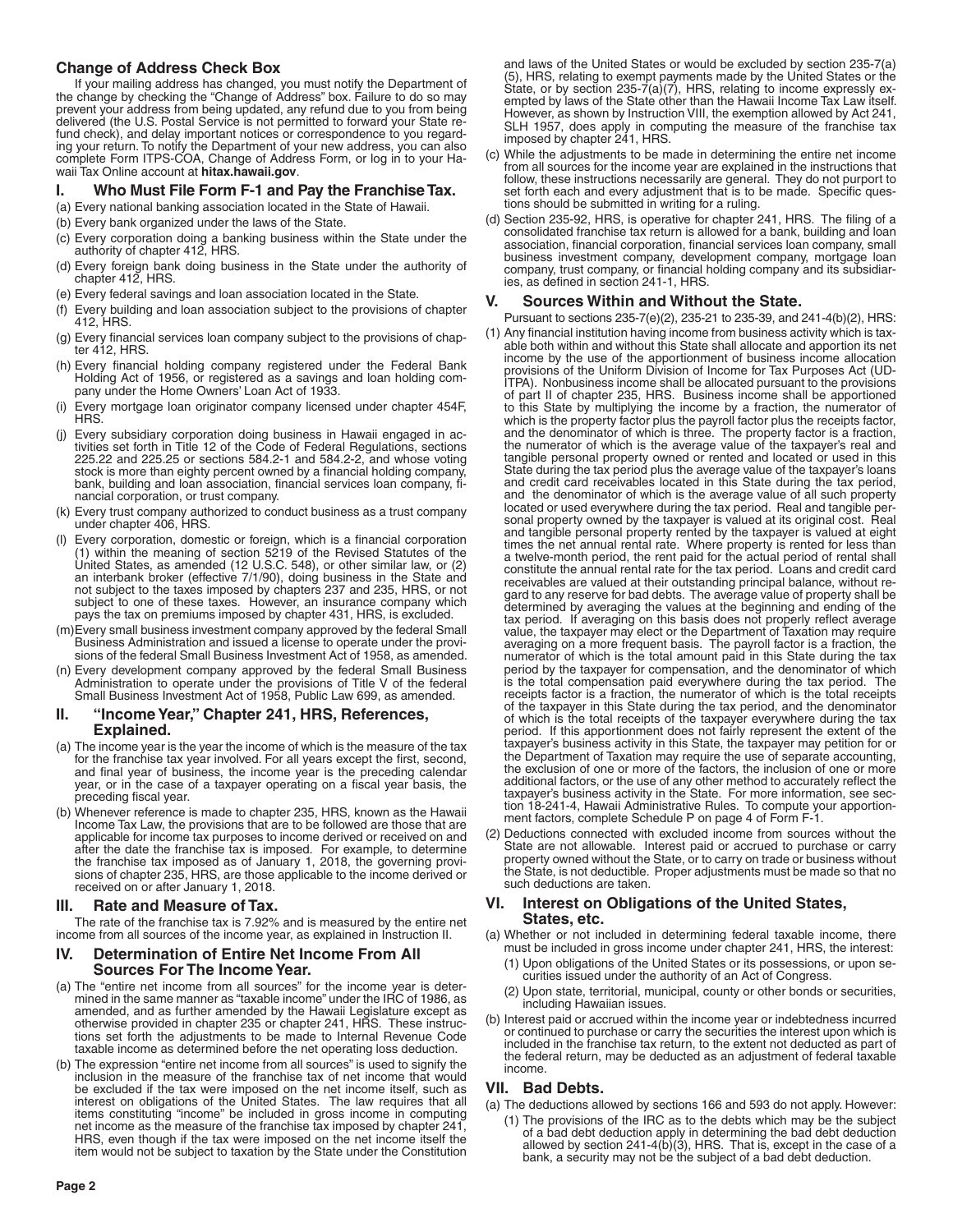- (2) The basis for determining the amount of the deduction for a bad debt is provided in section 166(b) which states that: "...the basis for determining the amount of the deduction for any bad debt shall be the adjusted basis provided in section 1011 for determining the loss from the sale or other disposition of property."
- (b) In order to make the adjustment required because the deductions allowed by sections 166 and 593 do not apply, there must be added to federal taxable income the amount of the deduction for bad debts or for addition to a reserve for bad debts taken on federal return. The deduction allowed for bad debts by section 241-4(b)(3), HRS, will be a further adjustment of federal taxable income, as set forth in (c) below.
- (c) Under section 241-4(b)(3), HRS, there are two methods of treating bad debts, set out below as  $(1)$  and  $(2)$ . However, the use of method  $(2)$  is in the discretion of the Director of Taxation. Established businesses which prior to the income year had built up an adequate reserve for bad debts will not be permitted to use method (2).
	- (1) Debts ascertained to be worthless and charged off on the books of the taxpayer within the income year may be deducted. When the Director of Taxation is satisfied that a debt is recoverable only in part, the nonrecoverable amount, to the extent charged off on the books within the income year, may be deducted. In order to deduct a debt in part, a taxpayer must be able to demonstrate to the satisfaction of the Director of Taxation the amount thereof which is not recoverable and the part thereof which was charged off.
	- (2) As an alternative to the treatment of bad debts by method (1), a taxpayer having permission to do so and electing to use this method may deduct a reasonable addition to a reserve for bad debts. If an election to use method (2) is made and the Director of Taxation grants permission to do so, this method must be used in returns for all subsequent years unless permission is granted by the Director of Taxation to change to method (1). Application for permission to change to method (1) must be made at least thirty days prior to the close of the income year for which the change is to be effective.

Enter on line 14(a) the amount for the current year from Schedule F, column 5 or 7.

### **VIII. Dividends.**

- (a) The entire amount of dividends received upon the shares of stock of a national banking association is excluded from gross income.
- (b) The entire amount of qualifying dividends, as defined in section 243(b) received by members of an affiliated group is excluded from gross income.
- (c) The entire amount of dividends received by a small business investment company operating under the Small Business Investment Act of 1958 is excluded from gross income.
- (d) The special deductions allowed on a federal return are not allowed. However, there is allowed a deduction of 70% of the amount received as dividends upon stocks from foreign or domestic corporations that do not qualify for the 100% dividends received deduction allowed under section 235-7(c), HRS.
- (e) Under section 857(c), a dividend paid by a Real Estate Investment Trust (REIT) is not considered a "dividend" for purposes of section 235-7(c), HRS, and the dividend received deduction is not allowed for Hawaii income tax purposes. Therefore, if a bank, financial institution, or small business investment company is an owner of a REIT, the dividend received deduction is not allowed for franchise tax purposes.
- (f) If your mutual fund has provided you with a statement that some of the dividends received from the mutual fund qualify for the dividends received deduction, the amount of the qualifying dividends may be included in Schedule C, column 5. Other taxable dividends received from the mutual fund (other than capital gains dividends) should be reported on Schedule C, line 9.

### **IX. Capital Gains.**

- (a) Alternative Tax Treatment. Section 1201, with respect to alternative tax on capital gains, is operative for chapter 241, HRS. A tax of 4% of the net capital gains is imposed.
- (b) In the case of the sale or exchange of a bond, debenture, note, or certificate or other evidence of indebtedness, sections 582(c) and 1243 shall apply.
- (c) For entities which are 100% within Hawaii and, therefore, do not apportion income, the amount on line 8(a) should be adjusted for the difference between the Hawaii and the federal carryforward amounts. A statement should be attached to the return to explain the difference between the federal and State amounts.

### **X. Disaster Losses.**

- (a) At the election of the taxpayer losses of property owned in the State, sustained as the result of a tidal wave, hurricane, earthquake, or volcanic eruption, or as the result of flood waters overflowing the banks or walls of a river or stream, or from other natural disaster, if otherwise deductible, may be prorated in equal installments over a period of five years.
- (b) In order to exercise this election, the taxpayer must, in computing "entire net income from all sources" for the income year in which the loss was sustained, reduce the amount otherwise deductible to the one-fifth in-

stallment which is deductible pursuant to the election. This adjustment, for the income year in which the loss was sustained, will consist in the addition to federal taxable income of four-fifths of the loss deducted on the federal return for the income year. For subsequent income years this adjustment will consist in the deduction from federal taxable income of the pro rata installment for the year.

# **XI. Net Operating Loss (NOL).**

The NOL deduction allowed by section 172 as adopted by Hawaii shall apply.

### **XII. Change in Federal Taxable Income, Required Reports.**

- (a) Section 235-101(b), HRS, which pursuant to section 241-6, HRS, applies to the franchise tax, requires a report to the Director of Taxation if the amount of federal taxable income is changed, corrected, adjusted or recomputed as stated in (c).
- (b) This report must be made:
- (1) Within 90 days after a change, correction, adjustment or recomputation is finally determined.
- (2) Within 90 days after a federal amended return is filed.
- (c) A report within the time set out in (b) is required if:
	- (1) The amount of taxable income as returned to the United States is changed, corrected or adjusted by an officer of the United States or other competent authority.
	- (2) A change in taxable income results from a renegotiation of a contract with the United States or a subcontract thereunder.
	- (3) A recomputation of the income tax imposed by the United States under the IRC results from any cause.
	- (4) An amended income tax return is made to the United States.
- (d) The report referred to above shall be in the form of an amended franchise tax return.
- (e) The statutory period for the assessment of any deficiency or the determination of any refund attributable to the report shall not expire before the expiration of one year from the date the Department is notified by the taxpayer or the Internal Revenue Service (IRS), whichever is earlier, of such a report in writing. Before the expiration of this one-year period, the Department and the taxpayer may agree in writing to the extension of this period. The period so agreed upon may be further extended by subsequent agreements in writing made before the expiration of the period previously agreed upon.

### **XIII. Filing of Returns.**

(a) **Time.** In the case of calendar year corporations, returns shall be filed on or before April 20, following the close of the calendar year (income year). In the case of fiscal year corporations, returns shall be filed on or before the 20th day of the 4th month following the close of the fiscal year (income year).

(Note: If the due date falls on a Saturday, Sunday, or legal State holiday, the return shall be due on the next regular business day.)

The Director of Taxation may grant a reasonable extension of time for filing the return but in no case shall the extension be for more than 6 months. File Form N-755 to request an automatic 6-month extension of time to file Form F-1 or amended Form F-1 for first and second year entities.

# (b) **Place.**

Mail your return, including payment if applicable, to:

Hawaii Department of Taxation P.O. Box 259 Honolulu, Hawaii 96809-0259

(c) **Authentication.** Returns shall be authenticated by the signature of the president, vice president, treasurer, assistant treasurer, chief accounting officer or any other officer duly authorized so to act. The fact that an individual's name is signed on the return shall be prima facie evidence that such individual is authorized to sign the return on behalf of the corporation.

The Paid Preparer's Information at the bottom of page 1 of Form F-1 must be signed and completed by the person or in the name of the firm or corporation paid to prepare the return. Individual preparers may furnish their alternative identifying number for income tax return preparers (PTIN) instead of their social security number.

### (d) **Penalty and Interest.**

Late Filing of Return — The penalty for failure to file a return on time is assessed on the tax due at a rate of 5% per month, up to a maximum of 25%.

Failure to Pay Tax After Filing a Timely Return — The penalty for failure to pay the tax after filing a timely return is 20% of the tax unpaid within 60 days of the prescribed due date.

Interest — Interest at the rate of 2/3 of 1% per month, or part of a month, shall be assessed on unpaid taxes and penalties beginning with the first calendar day after the date prescribed for payment, whether or not that first calendar day falls on a Saturday, Sunday, or legal holiday.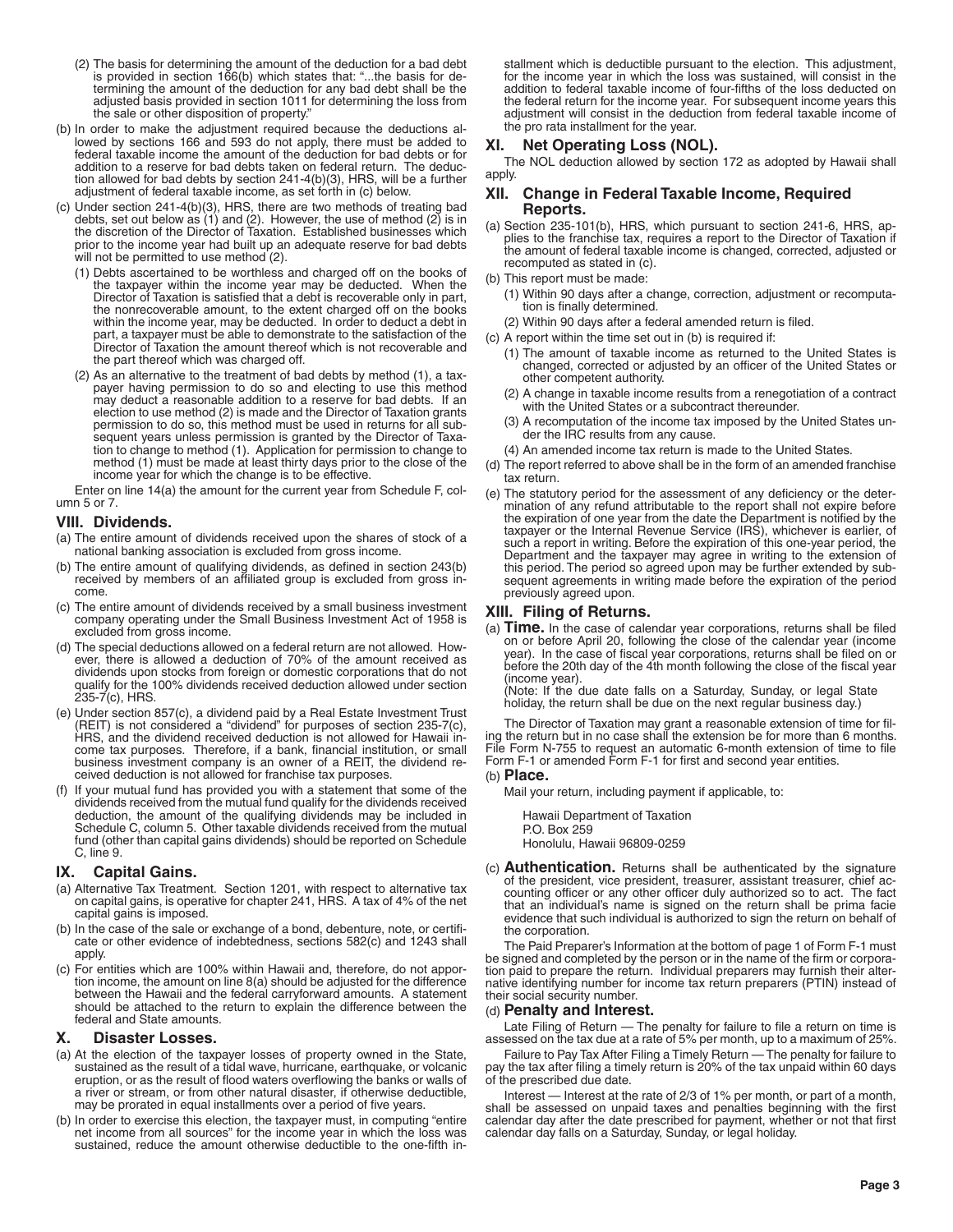### **XIV. Payment of Tax.**

The tax must be paid on or before the date prescribed for filing the return. However, the corporation may elect to pay the tax in four equal installments, as follows: For the calendar year corporation, the first installment is to be paid on April 20; the second on June 20; the third on September 20; and the fourth on December 20 following the income year.

Fiscal year corporations paying the tax in installments are to pay as follows: The first installment on the 20th day of the 4th month, the second installment on the 20th day of the 6th month, the third installment on the 20th day of the 9th month, and the fourth installment on the 20th day of the 12th month, following the close of the fiscal year.

Notwithstanding the preceding, if the total tax liability under this chapter for the taxable year exceeds \$100,000, the taxes so levied shall be payable in twelve equal installments, in which case the first installment shall be paid on or before the tenth day of the first month following the close of the taxable year, and the remaining installments shall be paid on or before the tenth day of each calendar month after such date. If any installment is not paid on or before the date fixed for its payment, the department, at its election may cause the balance of the tax unpaid to become payable upon not less than ten days' notice and demand, and this amount shall be paid upon the date so fixed in the notice and demand from the Department.

If the tax due is paid in full when the Form F-1 is filed or when applying for an extension of time to file (or when paying additional tax due when filing an amended return), Form VP-2, Miscellaneous Taxes Payment Voucher, must be completed and attached with your payment to the Form F-1 or Form N-755.

Line 76. — Enter the total amount of franchise tax installments paid. Installment payments of the franchise tax are reported and paid on Form FP-1.

**Electronic Funds Transfer (EFT).** Section 231-9.9, HRS, authorizes the Department to require those taxpayers whose tax liability for a particular tax exceeded \$100,000 during the past year to pay that tax by EFT instead of by check. The Department reviews the filing records of taxpayers and will mail notices to taxpayers who met this criterion. Any taxpayer who does not meet the criterion may still voluntarily pay by EFT. Use Form EFT-1 to set up payment by EFT. For more information on paying taxes by EFT, please see Tax Information Release Nos. 95-6 and 99-1.

**IMPORTANT:** A penalty of 2% of the tax due will be assessed if a taxpayer who is required to make payments by EFT does not do so without reasonable cause. If an EFT payment is dishonored, a \$25 service fee will be assessed.

### **XV. Refundable Credits.**

Line 70. — Enter on this line the result from page 4, Schedule I, line 3. Descriptions of the refundable credits follow.

#### **Capital Goods Excise Tax Credit.**

This 4% credit is available to Hawaii businesses on the acquisition of qualifying business property. See Form N-312 for more information.

The tax credit is claimed in the year the property was purchased and placed in service. If the property is purchased and placed in service after a franchise tax return has been filed, an amended franchise tax return must be filed to claim the tax credit. For example, a calendar year franchise taxpayer files the 2018 franchise tax return on April 20, 2018, but places qualifying property in service in July, 2018. The taxpayer files an amended 2018 franchise tax return to claim the tax credit. If property for which a credit has been taken ceases to be eligible property or is disposed of, recapture of all, or part, of the credit received may be necessary. See the instructions for Form N-312, Part II for more information. Enter the amount of any credit recaptured on page 3, line 64.

**To claim this credit.** Complete and attach Form N-312 to Form F-1 and enter on page 4, Schedule I, line 1 the amount of the credit claimed.

**Deadline for claiming this credit.** Claims for this credit, including any amended claims, must be filed on or before the end of the twelfth month after the close of your taxable year.

#### **Renewable Energy Technologies Income Tax Credit for Systems Placed in Service on or after July 1, 2009.**

Each taxpayer who files a franchise tax return for 2018 may claim a tax credit for an eligible renewable energy technology system installed and placed in service in the State in 2018. For solar energy systems, you may claim the credit as refundable by reducing the eligible credit amount by 30%. Once an election is made to treat the tax credit as refundable, the election cannot be revoked. An amended return cannot be filed to change the tax credit from refundable to nonrefundable. See Form N-342 for more information.

**To claim this credit.** Complete and attach Form N-342 to Form F-1 and enter on page 4, Schedule I, line 2 the amount of the refundable credit claimed.

**Deadline for claiming this credit.** Claims for this credit, including any amended claims, must be filed on or before the end of the twelfth month after the close of your taxable year.

Line 71. - Line 69 (TOTAL TAX) minus line 70. If line 70 is larger than line 69, also enter this amount on line 74 with a minus sign (-) to the left of the amount.

If line 71 is zero or less, the nonrefundable credits may not be used. Even if you are not able to use the nonrefundable credits, complete the forms for any credits you qualify for and attach those forms to your Form F-1. If these forms are not attached, no claim for the credit has been made and you will lose the carryover of your unused credits.

#### **XVI. Nonrefundable Credits.**

**Line 72.**— Enter on this line the result from page 4, Schedule H, line 6. If line 70 is larger than line 69, no nonrefundable credits may be used. Even if you are not able to use the nonrefundable credits, complete the forms for any credits you qualify for and attach those forms to your Form F-1. If these forms are not attached, no claim for the credit has been made and you will lose the carryover of your unused credits. Descriptions of the nonrefundable credits follow.

#### **Carryover of the Credit for Energy Conservation.**

Note: *The energy conservation tax credit expired on June 30, 2003. You may claim this tax credit only if you have a carryover of the tax credit from a prior year.*

If this tax credit exceeds your franchise tax liability, it is not refunded but may be used as a credit against your franchise tax liability in subsequent years until exhausted.

**To claim the carryover of this credit.** Complete and attach Form N-323 to Form F-1 and enter on page 4, Schedule H, line 1 the amount of the credit claimed.

#### **Low-Income Housing Tax Credit.**

Hawaii's low-income housing tax credit is equal to 50% of the federal credit for qualified buildings located within the State of Hawaii. Effective for taxable years beginning after December 31, 1999, the federal credit does not have to be claimed in order to claim the Hawaii credit. Owners of qualified low-income buildings placed in service after December 31, 2011, may receive a low-income housing tax credit loan instead of taking the credit. Contact the Housing and Community Development Corporation of Hawaii for qualifying requirements and further information.

**To claim this credit.** Complete and attach Form N-586 to Form F-1 and enter on page 4, Schedule H, line 2 the amount of the credit claimed.

#### **Carryover of the High Technology Business Investment Tax Credit.**

The high technology business investment tax credit expired on December 31, 2010. This credit may be claimed only if the organization has a carryover of the credit from a prior year. For more information, see Form N-323, Carryover of Tax Credits.

**To claim this credit.** Complete and attach Form N-323 to Form F-1 and enter on page 4, Schedule H, line 3 the amount of the credit claimed.

#### **Carryover of the Renewable Energy Technologies Income Tax Credit (for systems installed and placed in service before July 1, 2009).**

**To claim the carryover of this credit.** Complete and attach Form N-323 to Form F-1 and enter on page 4, Schedule H, line 4 the amount of the credit claimed.

#### **Renewable Energy Technologies Income Tax Credit for Systems Placed In Service on or after July 1, 2009.**

Each taxpayer who files a franchise tax return for 2018 may claim a tax credit for an eligible renewable energy technology system installed and placed in service in the State in 2018. You may claim the credit as nonrefundable or refundable. A nonrefundable credit means your credit will be applied towards the amount of franchise tax you owe. If your nonrefundable credit is greater than the amount of franchise tax that you owe, then you may carryover the remaining credit and apply it towards next year's franchise tax. You may continue to carryover the credit until it is used up.

#### Total Output Capacity

A system classified under "other solar energy system", such as a photovoltaic system, must meet the total output capacity requirement to qualify for the credit, unless an exception applies.

- The total output capacity requirements are:
- 1. Single-family residential property 5 kilowatts per system
- 2. Multi-family residential property 0.360 kilowatts per unit per system
- 3. Commercial property 1,000 kilowatts per system

For more information, see Form N-342 and its instructions, and Tax Information Release (TIR) No. 2007-02, *Relating to the Renewable Energy Technologies Income Tax Credit*, TIR No. 2010-10, *Common Income Tax & General Excise Tax Issues Associated with the Renewable Energy Technologies Income Tax Credit, HRS §235-12.5*, and TIR No. 2012-01, *Temporary Administrative Rules Relating to the Renewable Energy Technologies Income Tax Credit*.

**To claim this credit.** Complete and attach Form N-342 to Form F-1 and enter on page 4, Schedule H, line 5 the amount of the nonrefundable credit claimed.

**Deadline for claiming this credit.** Claims for this credit, including any amended claims, must be filed on or before the end of the twelfth month after the close of your taxable year.